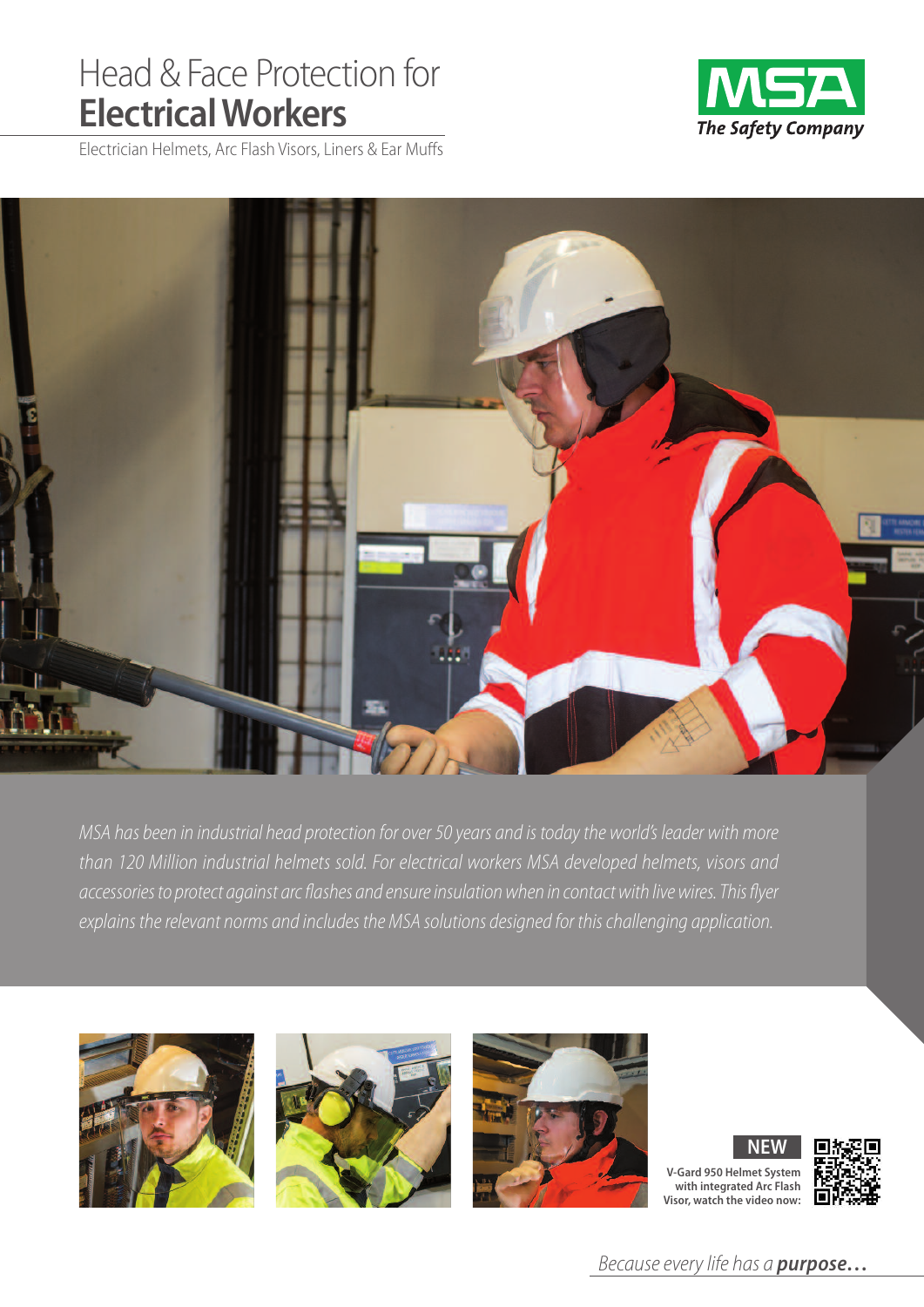# Standards and Testing

Therisksfrom arc flash include **high temperature, flying debris** and **powerfulradiation**. Appropriate PPE iscrucialeven though thereis no common global standard against arc flash hazards.



ENstandardsrequire **electrician's visors**to protect theface against **arc flashes**while **electrician's helmets** aretested to ensure**insulation** when in contact with live wires. Current EN standard arc flash protection requirements are for the face and do not include the helmet.

MSA provides **head and face protection certified for allrelevant ENstandards**. Theyshould beselected according to each individual risk assessment. leftRIGHT ear muffs can be easily added in visor combination when needed. MSAs optional liners offer protection against cold, flames and arc flash.

## EN Standards for Helmets

**440 V AC** is an optional requirement from the helmet norm EN397. It is intended to provide protection to the wearer against short-term, accidental contact with live electrical conductors. The leakage test is performed in 3 different conditions. The voltage used for this test is 1200 V AC.

**1000 V AC from EN 50365.** Electrically insulating helmets for use on low voltage installations. This optional test ensures  $\frac{1}{\epsilon_{\text{N}}s}$ reliable protection against electric shock up to AC 1000 V or DC 1500 V. The voltage used for this test is 10 000 V. Helmets approved to EN 50365 should be markedwith the triangle symbol and"Electrician class 0" inside the shell. MSA electrician helmets are engraved like this in the middle of the shell inside.

## EN Standards for Visors

**EN166 marking "8"** indicates visors and frames which protect against an open circuit electric arc of 12 kA max, 380-400 V, 50Hz nominal for 1 sec max. The requirements are: metal free, defined face coverage, visor thickness minimum 1,4mm with a scale number of 2-1,2 or 2C-1,2. These specifications have been derived from a series of tests using these parameters. Visors certified today are not tested in an arc flash.

MSA offers five visor versions with this certification and marking. All MSA visor frames are approved in combination. In this flyer you find the frames for slotted helmets. More frame versions, e.g. universal for other helmets, are available

**GS-ET-29** "Supplementary requirements for the testing and certification of face shields for electrical works" first  $\frac{\sum_{i=1}^{n} x_i}{n}$ published in 2010 by german DGUV. This is"Arc-in-the-Box"testing with parameters of 400 V AC; 50 or 60 Hz for 500ms and has 2 classes:

#### **Class 1: 4 kA, 135kJ/m³ Class 2: 7 kA, 423kJ/m³**

The main different to EN166"8" is that each visor needs to be tested in real arc flash. The temperature behind the visor at eye, mouth and chin level of the test head is measured – maximum safe temperatures are given, to ensure that users will not be injured. Please see the MSA website for the videos on GS-ET-29 arc flash testing. MSA also simulated that an arc flash occuring from the side (normally not required by GS-ET-29), using GS-ET-29 conditions. leftRIGHTs ear muffs were mounted, passing as well class 1.

# Other Arc Flash Protection Standards - NOT applicable to helmets and visors

**VDE 0680.** "PPE, protective devices and apparatus for work on electrically energized systems up to 1000 V" is an old German standard using 1000 V and double triangle marking. Today it is valid only for insulating devices like self-sticking tapes, special covers, etc. but not for visors.

**EN 61482-1-2.** "Live working - Protective clothing against the thermal hazards of an electric arc" is relevant for clothing only. For a similar test method (directed arc box test) for visors please see GS-ET-29.

### Standard for Liners

#### **ASTM F 1959/F 1959M-06**

This includes test method for determining the arc rating of materials for clothing. V-Gard Supreme liners offer protection for Arc Thermal Performance Value of 8 cal/cm2, testing conducted by Kinectrics, Canada, report 1108P33/1106P17.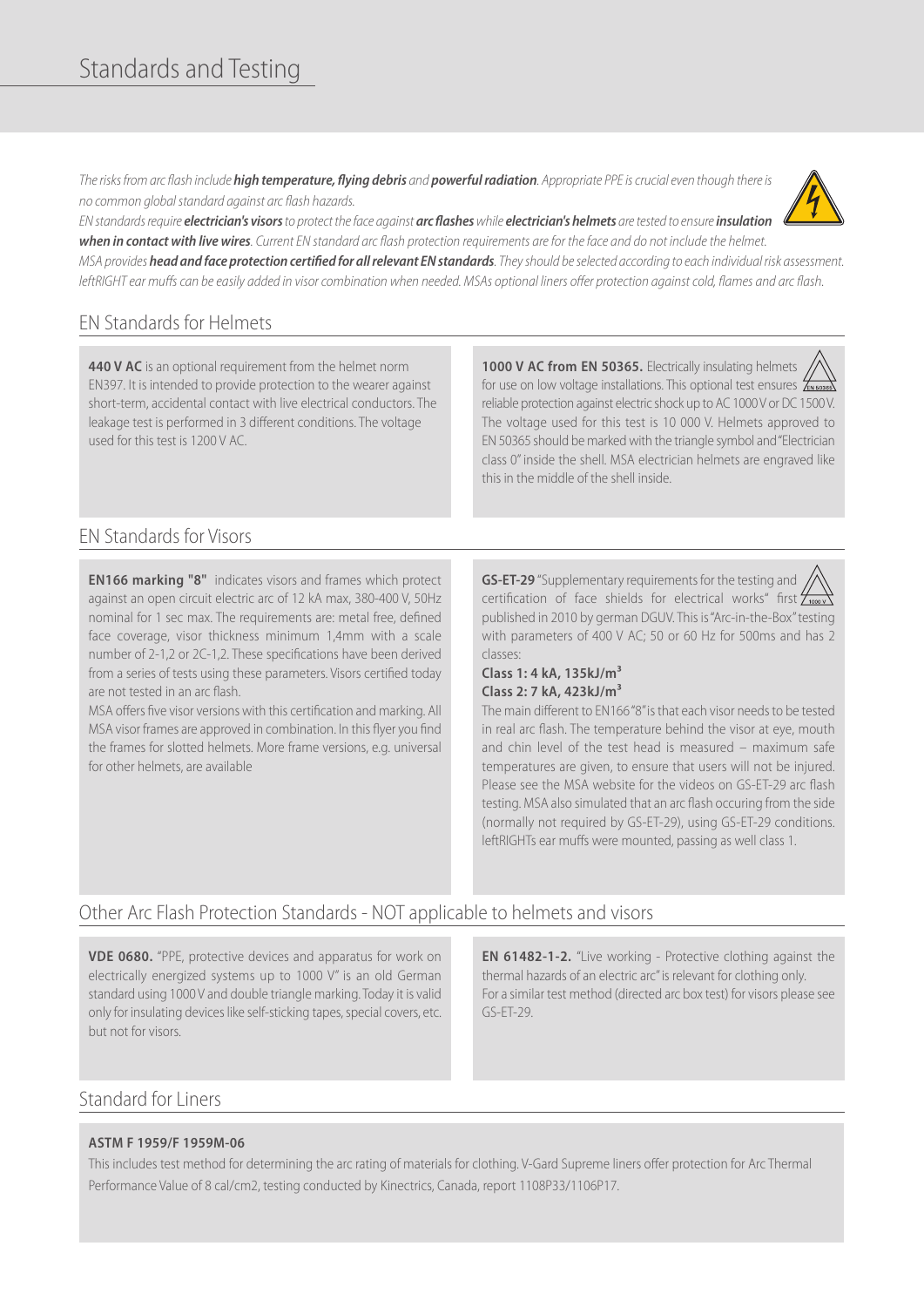**The V-Gard 950 offers complete head and face protection for electrical applications in one.** Many different workers and safety officers from various power companies in Europe supported the development of V-Gard 950. The compact design, unique visor mechanism and innovative arc flash ear-flaps are the direct result of the Electrician workers needs. V-Gard 950 helmet system is the best complete solution available today.



| <b>Benefit to the user</b>                                  | from V-Gard 950 Features                                                                                                                                                                                                                                                                                                                                                     |
|-------------------------------------------------------------|------------------------------------------------------------------------------------------------------------------------------------------------------------------------------------------------------------------------------------------------------------------------------------------------------------------------------------------------------------------------------|
| <b>Perfect Balance &amp;</b><br><b>High Wearing Comfort</b> | • Best wearing balance and stability<br>• Lightest electrician helmet on the market<br>• Comfort pad in nape, low sitting nape strap<br>· Great field of vision with premium anti-fog coating on both visor sides<br>• 4-point chinstrap for increased stability and retention<br>· Sweat absorbing, replaceable sweatband<br>· Visor fits over corrective or safety glasses |
| <b>Arc Flash Protection</b>                                 | • Guards from 4 kA electric arc (GS-ET-29 Class 1)<br>· Excellent face coverage<br>· Burn of ear area prevented by optional ear-flaps which are flame retardant and arc flash resistant<br>• Increased neck protection with optional arc flash chin cup for the 4 point chinstrap                                                                                            |
| <b>Ease of Use</b>                                          | • Handy Fas-Trac III ratchet knob can be used even wearing gloves<br>• 2 reliable visor positions (up or completely down)<br>• Hearing protection or ear flaps can be easily clipped into the helmet slots<br>· Ear flaps can be placed in stand-by position when not in use<br>• Delivered in a textile bag which can be easily hung near to work area                      |
| Modern &<br>Customizable<br><b>Design</b>                   | · Dynamic, low profile shell design<br>· 6 shell colours available: white, yellow, red, green, blue, orange<br>• Reflective stickers for 360° visibility, day and night<br>• Badge holder to include workers ID cards<br>• Top quality, full colour printing on all helmet sides                                                                                             |
| <b>Cost Effectiveness</b>                                   | • One helmet can be converted for other applications, visor exchanged to overspectacle<br>• Durable, thick ABS shell<br>· Premium antiscratsh visor<br>• Lifetime of helmet: 3 years storage + 5 years usage<br>• Visor can be replaced easily without any tool                                                                                                              |
| <b>Accessories</b>                                          | • Optional chin cup can be added to chinstrap<br>• Hearing protection, liners, cooling pads, individual naming stickers and other options & accessories                                                                                                                                                                                                                      |





Visor up and ear flaps up 4 point chinstrap as standard, chin cup is optional



FasTrac III comfort pad & handy ratchet



Optional arc flash liner can be worn<br>below

### Details needed?

On our web product page you will find: V-Gard 950 Video, Technical Datasheet, V-Gard Range Overview etc.



MSA**safety**.com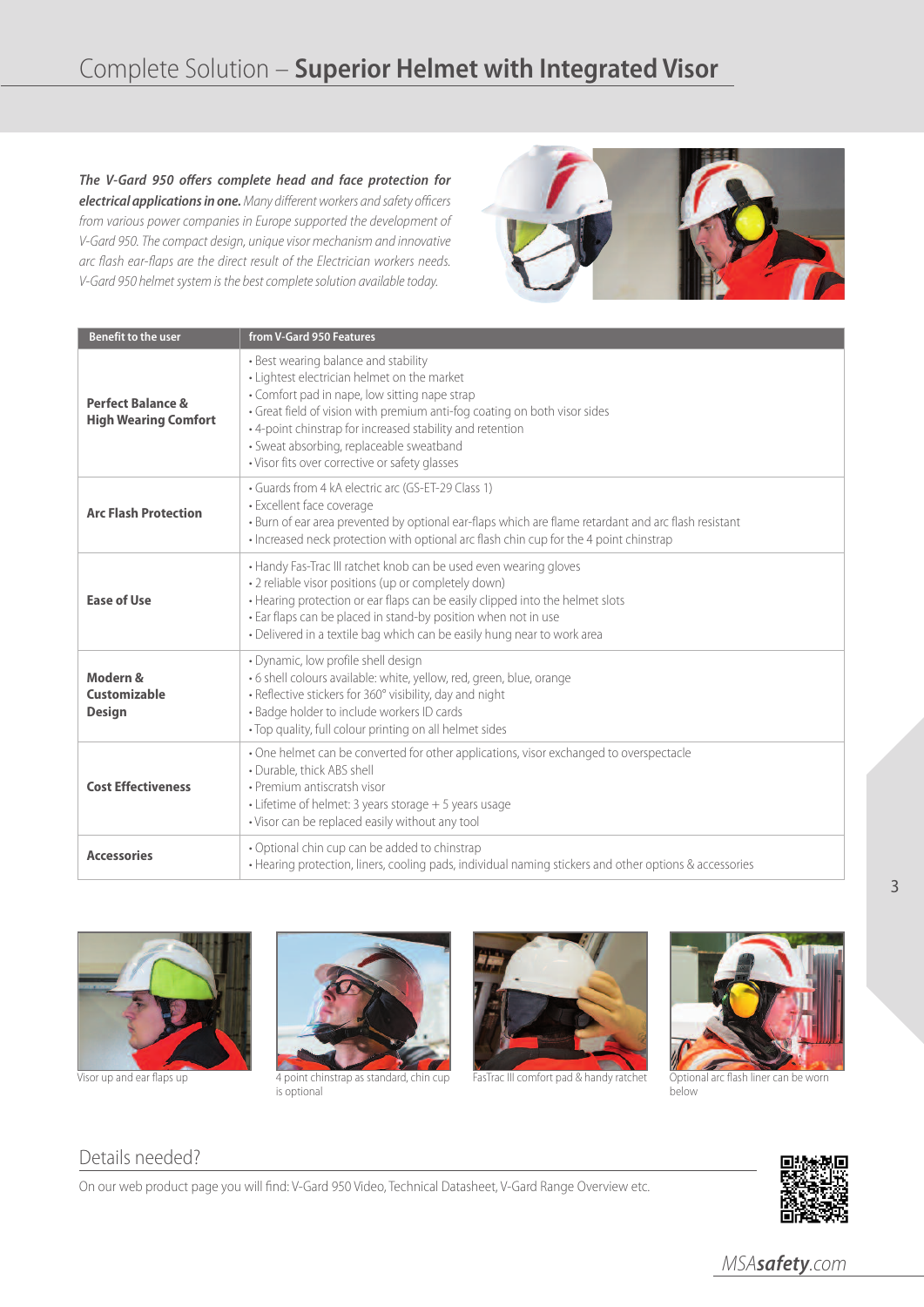| V-Gard 950 helmet with integrated face shield                                                                   |                                                                                 |                                   |                                                                                                                                                                                                      |  |
|-----------------------------------------------------------------------------------------------------------------|---------------------------------------------------------------------------------|-----------------------------------|------------------------------------------------------------------------------------------------------------------------------------------------------------------------------------------------------|--|
| <b>Description</b>                                                                                              | <b>Shell Colour</b>                                                             | Part No                           | <b>Approvals</b>                                                                                                                                                                                     |  |
|                                                                                                                 | White                                                                           | GVF1A-80A0000-000                 |                                                                                                                                                                                                      |  |
|                                                                                                                 | Yellow                                                                          | GVF2A-80A0000-000                 | Helmet:<br>• EN397:2012, -30°C, Electrical Insulation 440V AC,<br>Lateral Deformation (LD), Molten Metal (MM)<br>· EN 50365, Electrical class 0 nominal voltage<br>up to 1000 V A.C. and 1500 V D.C. |  |
|                                                                                                                 | Red                                                                             | GVF3A-80A0000-000                 |                                                                                                                                                                                                      |  |
| This complete Solution includes:<br>· V-Gard 950 unvented,<br>• 6 pt Fas-Trac III ratchet with premium washable | Green                                                                           | GVF4A-80A0000-000                 | • EN 13463-1:2001, ATEX hazardous zones 1, 2, 20, 21, 22<br>Visor:                                                                                                                                   |  |
| and replaceable sweatband,<br>• integrated arc flash visor,<br>• 4 point chinstrap,                             | Blue                                                                            | GVF5A-80A0000-000                 | · EN166:2001, marked 2C-1,2 1 BT 8-1-0 9 KN<br>$\cdot$ GS-ET-29 Class 1 (4 kA)<br>• EN170:2002, UV filtering                                                                                         |  |
| · storage bag                                                                                                   | Orange                                                                          | GVF6A-80A0000-000                 |                                                                                                                                                                                                      |  |
| <b>Helmet Options</b>                                                                                           |                                                                                 |                                   |                                                                                                                                                                                                      |  |
| <b>Description</b>                                                                                              | Part No when fitted<br>to the helmet<br>(please add the<br>corresponding digit) | Part No                           | <b>Approvals</b>                                                                                                                                                                                     |  |
| <b>Arc Flash Ear Flaps</b>                                                                                      | GVFxA-xxxxxxG-xxx                                                               | GA90033                           | Arc flash resistant: GS-ET-29 Class 1 (4 kA)<br>Antistatic: EN 13463-1:2001                                                                                                                          |  |
| Grey stickers -set of 5                                                                                         | GVFxA-xxxxxEx-xxx                                                               | GA90036                           | Exceeds the reflectivity values of EN 12899-1:2007 for Class RA2<br>materials<br>Part of GS-ET-29 Class 1 (4 kA) testing                                                                             |  |
| Red stickers -set of 5                                                                                          | GVFxA-xxxxxFx-xxx                                                               | GA90037                           |                                                                                                                                                                                                      |  |
| Badge holder with lamp headband guides                                                                          | GVFxA-xxxx5xx-xxx                                                               | Only during production<br>process | Tested with V-Gard 950<br>Part of GS-ET-29 Class 1 (4 kA) testing                                                                                                                                    |  |
| Chincup for V-Gard 900 4-point chinstrap                                                                        | GVFxA-9xxxxxx-xxx                                                               | GA90040                           | Part of GS-ET-29 Class 1 (4 kA) testing                                                                                                                                                              |  |
| <b>Spare Parts</b>                                                                                              |                                                                                 |                                   |                                                                                                                                                                                                      |  |
| <b>Description</b>                                                                                              |                                                                                 | Part No                           | <b>Approvals</b>                                                                                                                                                                                     |  |
| V-Gard 900 Fas-Trac III suspension 6 point with ratchet and<br>replaceable, washable, foam sweatband            |                                                                                 | GA90041                           | Tested with V-Gard 950                                                                                                                                                                               |  |
| Fas-Trac III foam sweatband (10 pcs)                                                                            |                                                                                 | 10153518                          |                                                                                                                                                                                                      |  |
| V-Gard 900 4 point chinstrap                                                                                    |                                                                                 | GA90038                           | Tested with V-Gard 950/930<br>Part of GS-ET-29 Class 1 (4 kA) testing                                                                                                                                |  |
| V-Gard 950 Face shield with connected rails                                                                     |                                                                                 | GA90034                           | EN166:2001, 2C-1,2 1 BT 8-1-0 9 KN<br>GS-ET-29, Class 1 (4 kA)<br>EN170:2002, UV filtering                                                                                                           |  |
| Storage bag                                                                                                     |                                                                                 | GA90039                           | Protects the helmet when not in use                                                                                                                                                                  |  |

For certified Liners and Ear Muffs please see page 7/8 or consult the V-Gard catalog.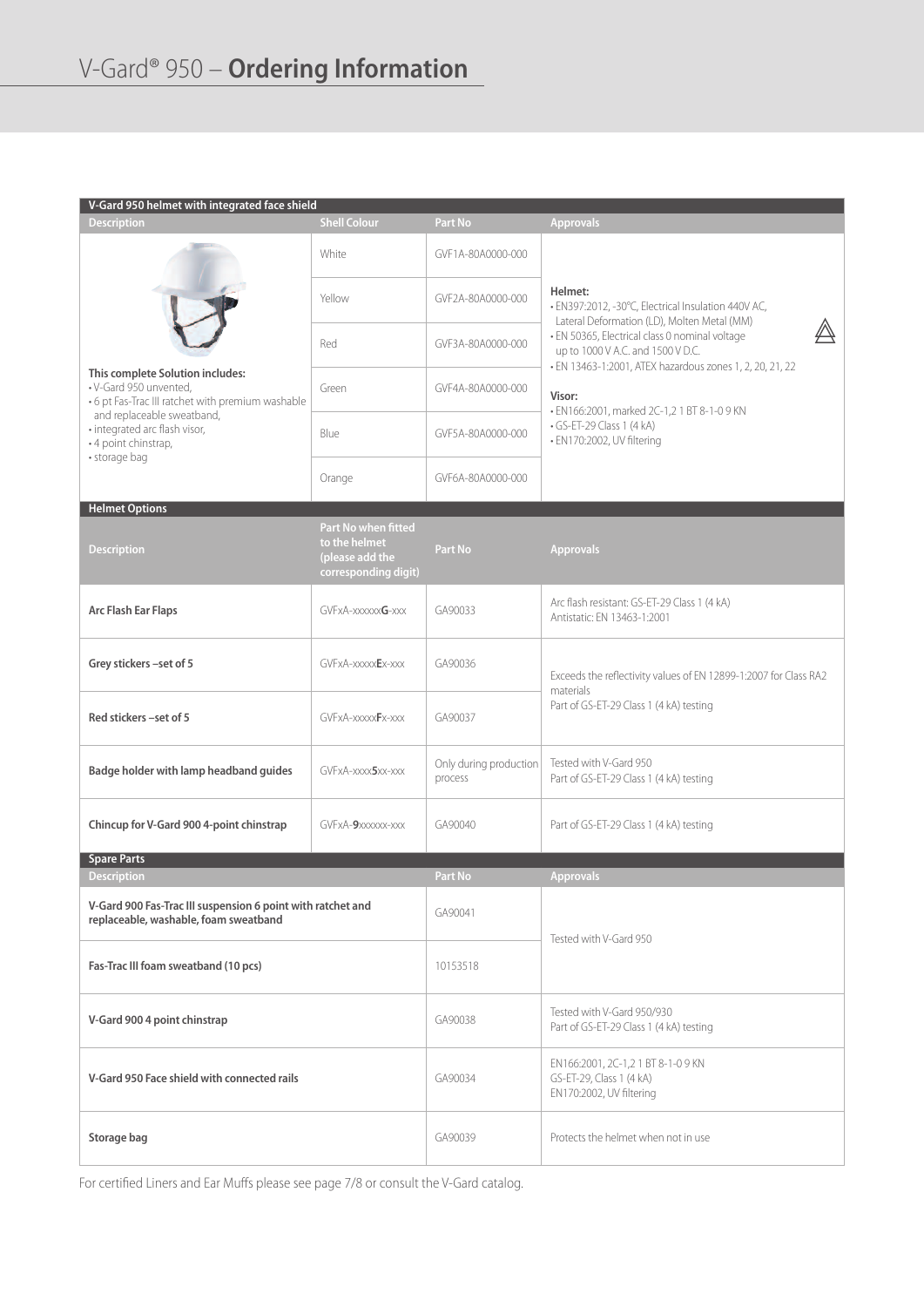

#### **Electrician Kit Premium EN166 & GS-ET-29 class 2 (7 kA)**

#### **Probably the most compact arc flash set GS-ET-29 class 2 available today!**

Components are pre boxed. Ideal set for applications requiring arc flash protection, especially in confined spaces.

- Helmet, V-Gard 520 white with Fas-Trac III ratchet suspension, replaceable foam sweatband (EN 397 440 V AC and EN 50365, Part of visor testing GS-ET-29 Class 2)
- V-Gard frame (EN 166: 389 BT; Part of visor testing GS-ET-29 Class 2)
- Electrician visor Premium V-Gard arc flash visor compatible with earmuffs, retractable chin guard (EN166 & GS-ET-29 Class 2, EN166 2C-1.2 1 B 8 - 2 - 0 3)

| Part No           | <b>Description</b>                               |
|-------------------|--------------------------------------------------|
| GV919-0029000-000 | Premium Electrician Kit EN166 & GS-ET-29 class 2 |





**Discover online our arc flash testing videos using the QR code**





Arc flash 7 kA



MSA arc flash set before "arc-in-the-box testing" 7 kA Arc flash 7 kA CS-ET-29 class 2-7 kA certification passed. Head and face combination protects the wearer

#### **Electrician Kit Basic EN 166**

- Components are pre boxed. Ideal for applications with limited arc flash risks.
- Helmet, V-Gard white with Push-Key suspension, PVC sweatband (EN 397 440 V AC and EN 50365)
- V-Gard frame (EN 166: 389 BT)

**Part No Description** GV11A-0024000-000 Basic Electrician Kit

• Electrician visor basic- V-Gard sheet visor, 203x432x1,5mm (EN 166 2C-1,2 1B 389)



5







MSA**safety**.com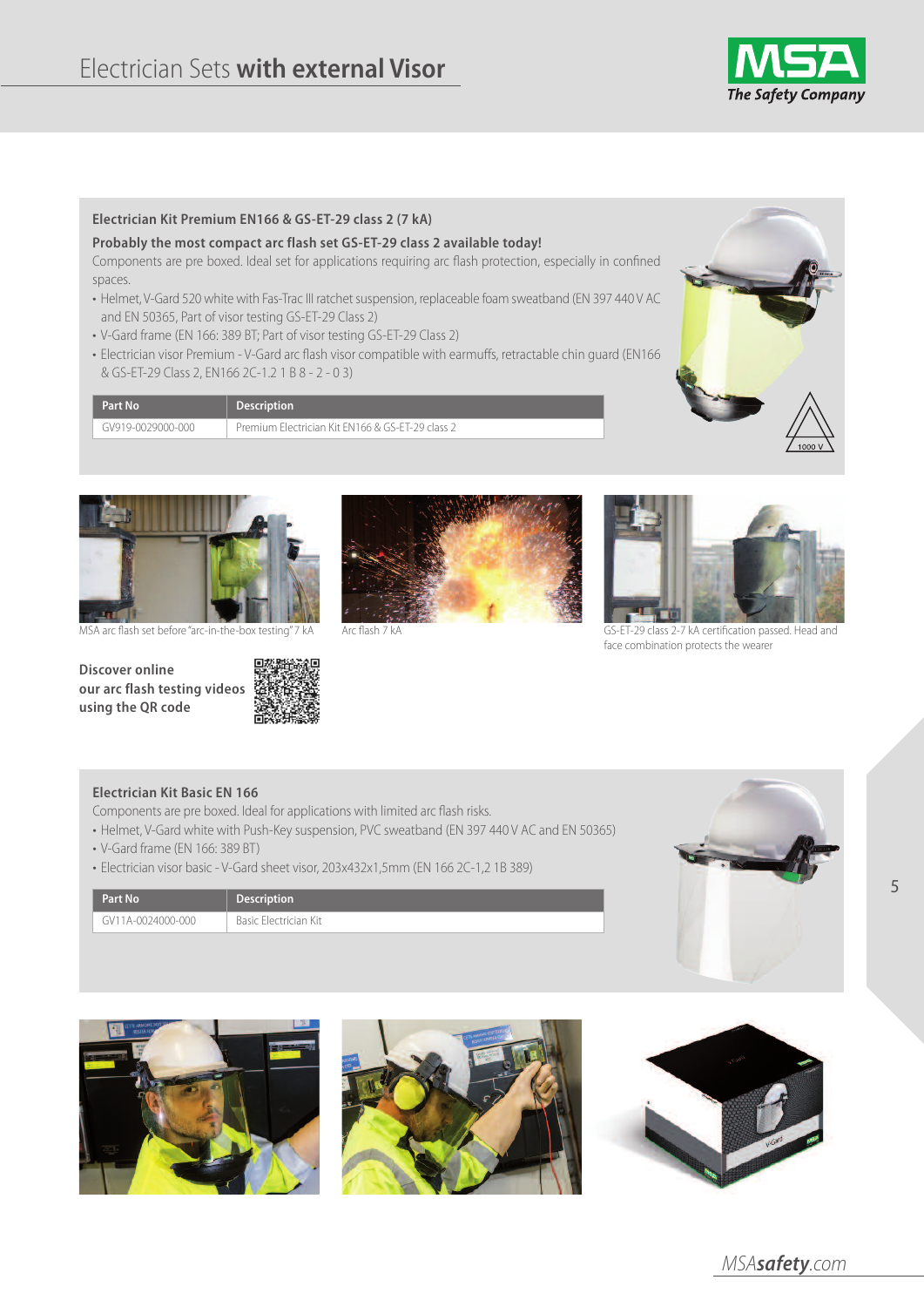# **Helmet Model +**



| <b>Electrician Helmet Stylish - V-Gard 200</b> |                                                                                                                                                                                                                                                                                                                                                                                                                                                                                                                                                                                                                                                                                                                                                                                                                                                   |  |  |
|------------------------------------------------|---------------------------------------------------------------------------------------------------------------------------------------------------------------------------------------------------------------------------------------------------------------------------------------------------------------------------------------------------------------------------------------------------------------------------------------------------------------------------------------------------------------------------------------------------------------------------------------------------------------------------------------------------------------------------------------------------------------------------------------------------------------------------------------------------------------------------------------------------|--|--|
| 3                                              | • V-Gard 200 electrician helmet approved for EN 397 440 V AC and EN 50365, 1000 V<br>• EN 50365 Triangle symbol is marked inside the shell with a label<br>• UV stabilised ABS helmet shells offering good resistance to scratches<br>· Lightweight, stylish design<br>• Short peak for improved upward vision<br>• Limited rain gutter<br>• Standard slots to easily attach MSA visors and/or ear muffs<br>• 2- or 3-point chinstraps available<br>• Antistatic tested for ATEX environments<br>• 6 shell colours: white, yellow, red, blue, green, orange<br>· Optional: badge holder for the front, text or full colour picture printing an all helmet sides; individual naming stickers; reflective stickers<br>• Lifetime: 3 years storage, +5 years service time; MSA delivers stickers to note date of first use and stick to inside shell |  |  |



**or**

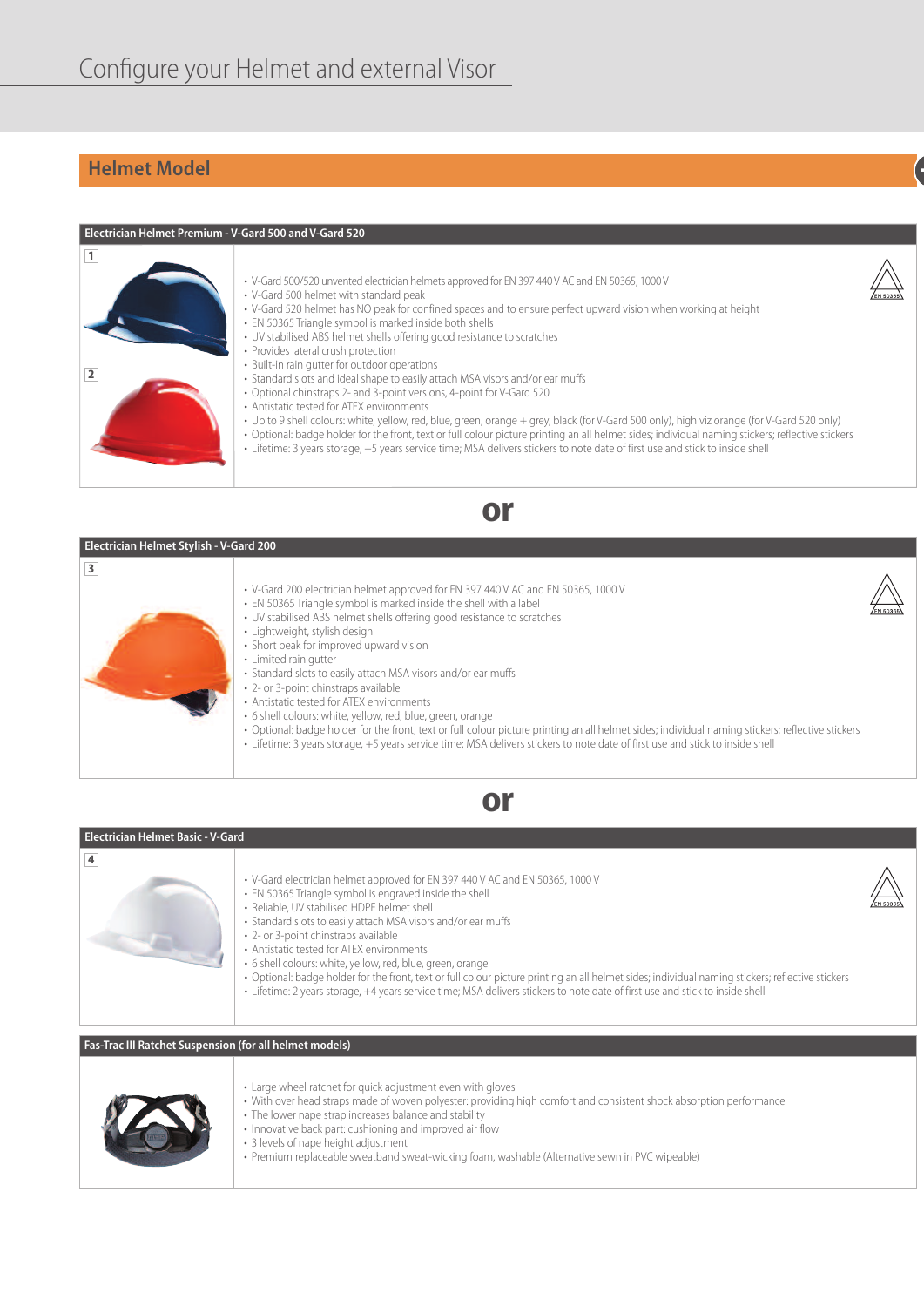

# **+ Frame and Visors + Accessories**

|                                               | Visor Frame GS-ET-29 class 2 (7 kA) & EN166 "8"                                                                                                                                                                                                                                                                                                                                                                                                                                                                                                                                                                                                                                                                                                                                                                                                                                        | <b>Chin Protectors</b>                                                                                                                                                                                                                                                                                                                                                                                                                                                                                                                                                          |
|-----------------------------------------------|----------------------------------------------------------------------------------------------------------------------------------------------------------------------------------------------------------------------------------------------------------------------------------------------------------------------------------------------------------------------------------------------------------------------------------------------------------------------------------------------------------------------------------------------------------------------------------------------------------------------------------------------------------------------------------------------------------------------------------------------------------------------------------------------------------------------------------------------------------------------------------------|---------------------------------------------------------------------------------------------------------------------------------------------------------------------------------------------------------------------------------------------------------------------------------------------------------------------------------------------------------------------------------------------------------------------------------------------------------------------------------------------------------------------------------------------------------------------------------|
| $\overline{\mathbf{5}}$                       | • V-Gard frame designed to easily adapt complete MSA visor range<br>• Only 1 click to adapt reliable to helmet shell standard slot<br>• Can be used with or without ear muffs<br>• Robust and impact resistant at extreme temperatures EN166"BT", marked "8"<br>& "9" for arc flash and molten metals; Part of visor testing GS-ET-29 class 2<br>(7 kA)<br>· Sloped design makes it easy to clean the frame as rubbish just slides off<br>the frame                                                                                                                                                                                                                                                                                                                                                                                                                                    | 9<br>Retractable chin protector<br>features unique retractable plates<br>to allow greater flexibility of head<br>movement, both up and down, as<br>well as side to side<br>• Compact for confined space<br>• GS-ET-29 class 2 (7 kA) &<br>FN166 389 BT<br><b>Standard chin protector is</b><br>compact and lightweight                                                                                                                                                                                                                                                          |
|                                               |                                                                                                                                                                                                                                                                                                                                                                                                                                                                                                                                                                                                                                                                                                                                                                                                                                                                                        |                                                                                                                                                                                                                                                                                                                                                                                                                                                                                                                                                                                 |
|                                               | Electrician Visors Premium GS-ET-29 class 2 (7 kA) & EN166 "8"                                                                                                                                                                                                                                                                                                                                                                                                                                                                                                                                                                                                                                                                                                                                                                                                                         | <b>Ear Muffs leftRIGHT</b>                                                                                                                                                                                                                                                                                                                                                                                                                                                                                                                                                      |
| 6<br>$\overline{7}$                           | • Patented injection moulded blend of dyes and nano particles in a<br>polycarbonate matrix<br>• Superior protection from electric arc, convective heat, high<br>temperatures, flying debris and UV radiation<br>• Certifications: GS-ET-29 Class 2 (7 kA), EN166, EN 170, PPE category 3,<br>double triangle 1000 V marked<br>• Very light green - offers highest visual light transmission according to<br>GS-ET-29 [VLT Class 0] providing maximum light transmittance and<br>colour recognition<br>• Optically corrected to give a very clear view and reduce fatigue during use<br>• Good face coverage in the most compact design<br>• Anti-fog coating<br>• 2 visor versions: ear muff compatible or with extended ear protection<br>• Retractable chinguard certified in combination to protect the neck<br>or<br>Electrician Visors Modern GS-ET-29 class 1 (4 kA) & EN166 "8" | 10<br>• Only 1 click to adapt reliable to<br>helmet shell standard slot<br>· Unique muffs designed to<br>account for the anatomical<br>individuality of the user<br>· Individual ear cups, left and<br>right, for most comfortable<br>protection on the market<br>• 3 distinct wearing positions<br>• 3 attenuations levels<br>· 4 colours: blue, white, yellow,<br>black<br>In the GS-ET-29 laboratory, tests<br>were performed simulating that<br>an arc flash occurs from the side:<br>leftRIGHTs passed in combination<br>with MSA visors and helmet the<br>class $1(4 kA)$ |
|                                               | • Made of 2.5 mm thick moulded polycarbonate<br>• Protects from electric arc, molten metal, chemical splashes, high<br>temperatures, flying debris and UV radiation<br>• Resistant to impacts EN166"B" at extreme temperatures "T"; electric arc and<br>molten metal EN166"8"&"9" and GS-ET-29 Class 1<br>• Optically corrected to give a very clear view and reduce fatigue during use<br>• Premium anti-fog and anti-scratch coatings approved EN166"KN" on both sides<br>• Two versions: standard and extended coverage<br>• Ergonomically shaped to perfectly fit with helmet-mounted ear muffs                                                                                                                                                                                                                                                                                    | <b>Liners</b><br>11<br>• V-Gard Supreme Liner range<br>feature multiple layers for superior<br>warmth, flame and arc flash<br>retardant fabric, water repellent<br>for cold operating conditions<br>• Easily attached to helmet<br>suspensions to offer proper                                                                                                                                                                                                                                                                                                                  |
|                                               | or                                                                                                                                                                                                                                                                                                                                                                                                                                                                                                                                                                                                                                                                                                                                                                                                                                                                                     | stability and position<br>• Adjustable hook and loop closure                                                                                                                                                                                                                                                                                                                                                                                                                                                                                                                    |
| Electrician Visors Basic EN166 "8"<br>$\bf 8$ | · Visors protect against impact, electric arc, chemical and molten metal<br>splash and UV radiation<br>· Reliable but economical sheet polycarbonate 1.5mm                                                                                                                                                                                                                                                                                                                                                                                                                                                                                                                                                                                                                                                                                                                             | on neck<br>• Integrated pocket to place a<br>warming packet for enhanced<br>warmth<br><b>Supreme Liner: features adjustable</b><br>ear flaps which fold back on rear                                                                                                                                                                                                                                                                                                                                                                                                            |

- Reliable but economical sheet polycarbonate 1.5mm • Visor sides are contoured towards face for a closer fit and improved
	- resistance to impact and splash hazards • Two versions feature a premium Antifog/Antiscratch coating on both sides, certified EN166 "KN", to provide higher comfort, improved safety
	- and increased lifetime • Ergonomically shaped to perfectly fit with helmet-mounted ear muffs
	- Specific visor version to adapt V-Gard chin protectors is available

MSA**safety**.com

velcro when in use with ear muffs **Supreme Liner 2 piece:** with a robust zipper you can easily add or take off the lower partwhile the upper part stays in helmet on the

head

7